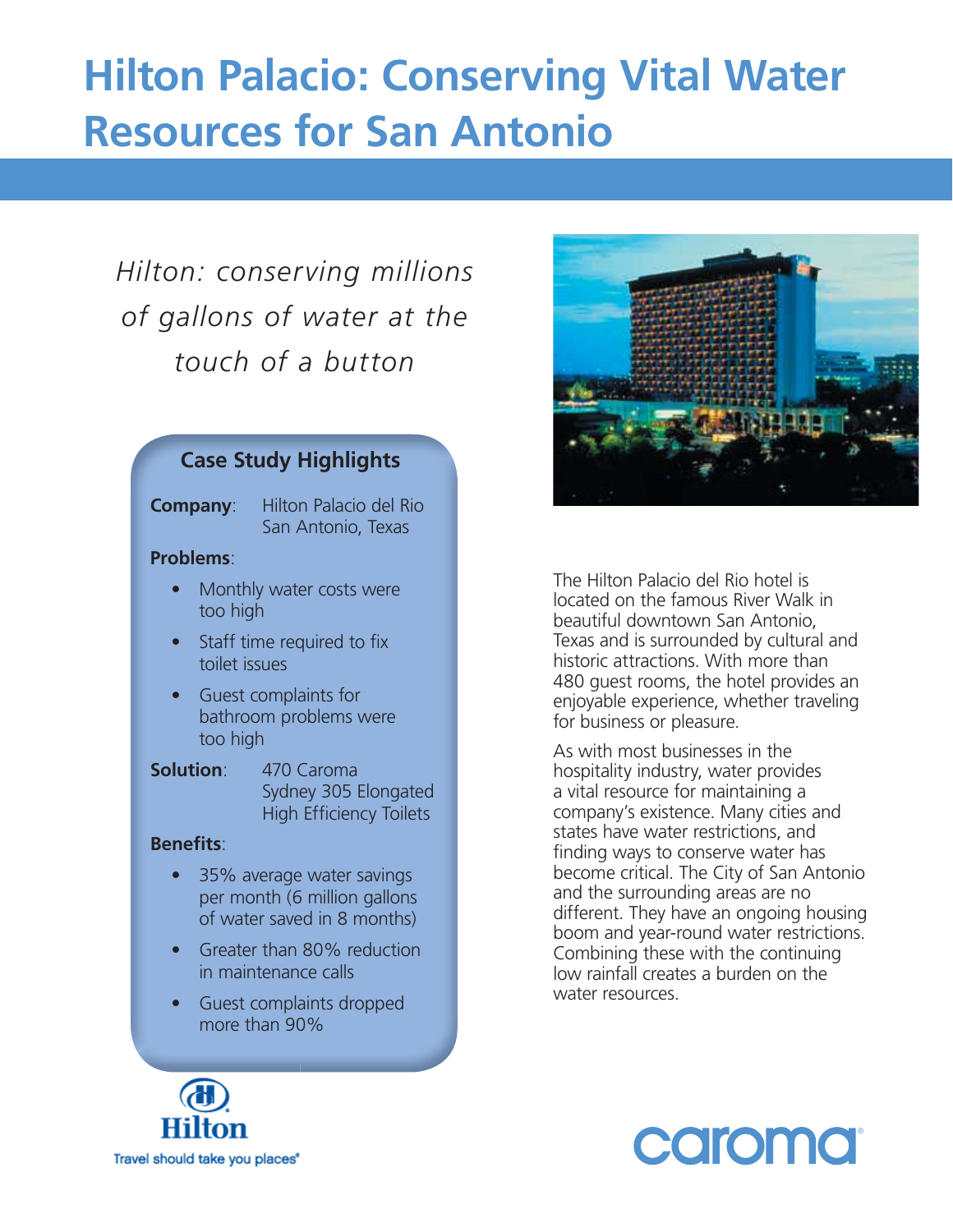The Hilton Palacio realizes the need to conserve water for both environmental benefits and cost savings. The San Antonio Water System (SAWS) approached Hilton with an opportunity to help conserve water. SAWS is a public utility owned by the City of San Antonio serving more than 1 million customers. Their goal is to help customers and communities flourish with plentiful, quality, affordable water service while conserving water as much as possible. Each year, SAWS chooses an industry to focus on to reduce water usage. The hospitality industry in San Antonio is the second largest water user, so during 2006, SAWS chose the Hilton Palacio as the first hotel trial because many of the toilets currently installed were not water-conserving.

#### **The choice is Caroma**

Brandon Leister, Conservation Planner for SAWS, approached the Hilton Palacio with a High Efficiency Toilet (HET) retrofit package. The goal was to replace the five gallon single flush toilets with high efficiency toilets. SAWS has chosen the Sydney range from Caroma as their industry standard option for waterconserving toilets.

The Sydney two piece toilets are two button dual flush. This allows for considerably less water consumption per flush than a single

flush 1.6 gallon toilet. The two buttons give the user the choice of 1.6 gallons for solid waste or 0.8 gallons for liquid and paper waste. The Sydney range also has large trapways, virtually eliminating blockages. Additionally, all Sydney toilets are WaterSense-approved. As of May 2008, 36 Caroma toilets (more than any other manufacturer) have been approved for the EPA's WaterSense labeling through rigorous third-party tests for performance and efficiency.

Leister explains, "After reviewing several options for high efficiency dual flush toilets, we have chosen the Caroma Sydney range. We've been installing them for more than one year, and the Hilton Palacio was one of our first installs." SAWS presented the Hilton with compelling, calculated savings. Included in the savings were a reduction in water consumption and staff time to fix toilet problems (blocking, overflow, etc.), ultimately keeping more rooms available for occupation.

Wayne Russell, Assistant Director of Property Operations at Hilton Palacio, reviewed the SAWS proposal for the High Efficiency Toilets and knew it was the way to go. "Considerably reduced monthly water costs and less staff hours needed to fix problems was what we wanted, and to be able to do this while helping with the drought situation for our area was a great bonus."

Because the Hilton was a commercial installation, SAWS chose the Caroma Sydney 305 Elongated HET. The Sydney 305, along with all Caroma toilets, are high efficiency toilets. With its two button dual flush feature. the Sydney 305 uses an average of just 0.96 gallons per flush (other Caroma toilets and urinals use even less).



Chart 1: Overall water usage in 2006 and 2007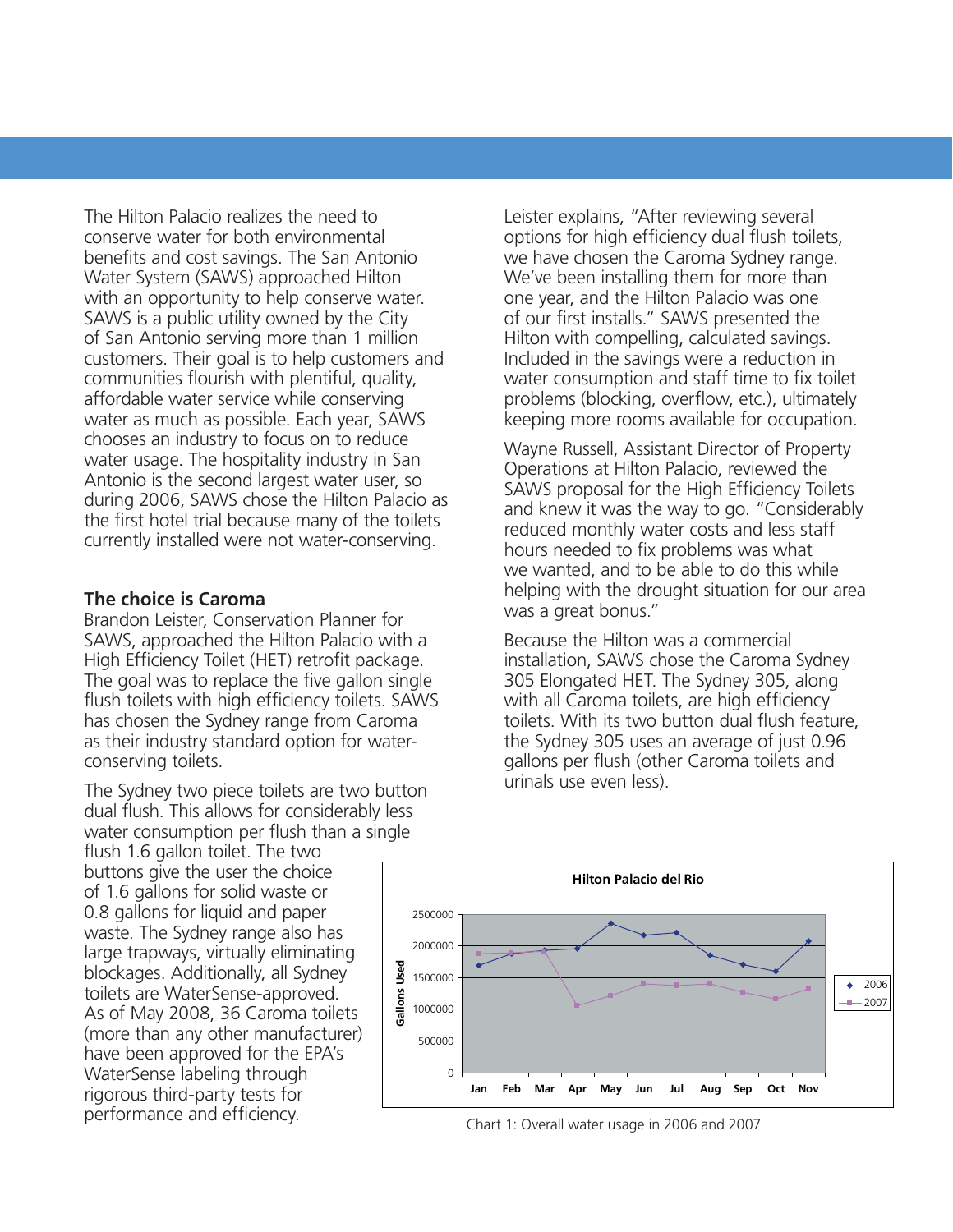"The Sydney toilets have large trapways and are virtually unblockable," states Leister. "I also like that it does not have a flapper. Toilets that contain flappers that wear out or crack are often difficult to repair and more importantly, can leak, causing unnecessary water usage. The Sydney doesn't have this problem."



#### **Results achieved**

The Sydney dual flush toilets were installed in March 2007. "They were so easy to install. During the retrofit project, the Hilton did not lose any room nights because of installation. It was fast, easy, and we continued with our great customer service," adds Russell.

Water savings have been significant. During the first eight months after the toilets were installed, the Hilton Palacio had saved nearly six million gallons of water compared to the same months one year earlier. Chart 1 shows the overall water usage between 2006 and 2007. Approximately 35% less water is being used each month! During peak occupancy periods, the water savings can be more than 45%.

In addition to the water savings, guest complaints about toilet problems have dropped more than 90%, explains Russell. "During 2006, we had 66 clogs and 173 overflows. During the ten months we've been using the Caroma toilets, we've only had 5 clogs and 36 overflows (chart 2). The clogs, however, have been caused by foreign objects being dropped into the toilet - a writing pen, a cell phone, a comb, among other things. The reduction in maintenence calls for toilets has freed up my time and the staff to work on other projects in the hotel."

Chart 2: Significantly less maintenance after installation

Note: clogs that have occurred were from foreign objects dropped into the toilet

Because of results like these, SAWS is continuing to supply Caroma toilets for commercial and residential customers to conserve water throughout San Antonio. According to Leister, "Everyone is lovin' it. Save water, save money, save the environment. It's a great combination, and Caroma is leading the way." The Hilton Palacio is also helping lead the way in conserving water by installing Caroma toilets. According to Russell, "they are easy to install, easy to maintain. The time and effort to replace parts compared to a conventional toilet is like comparing a Pinto to a Corvette. There's no comparison – Caroma is the toilet of choice for water savings."

*"The Caroma toilets are easy to install, easy to maintain...There's no comparison - Caroma is the toilet of choice for water savings."*

*Wayne Russell Assistant Director, Property Operations Hilton Palacio*